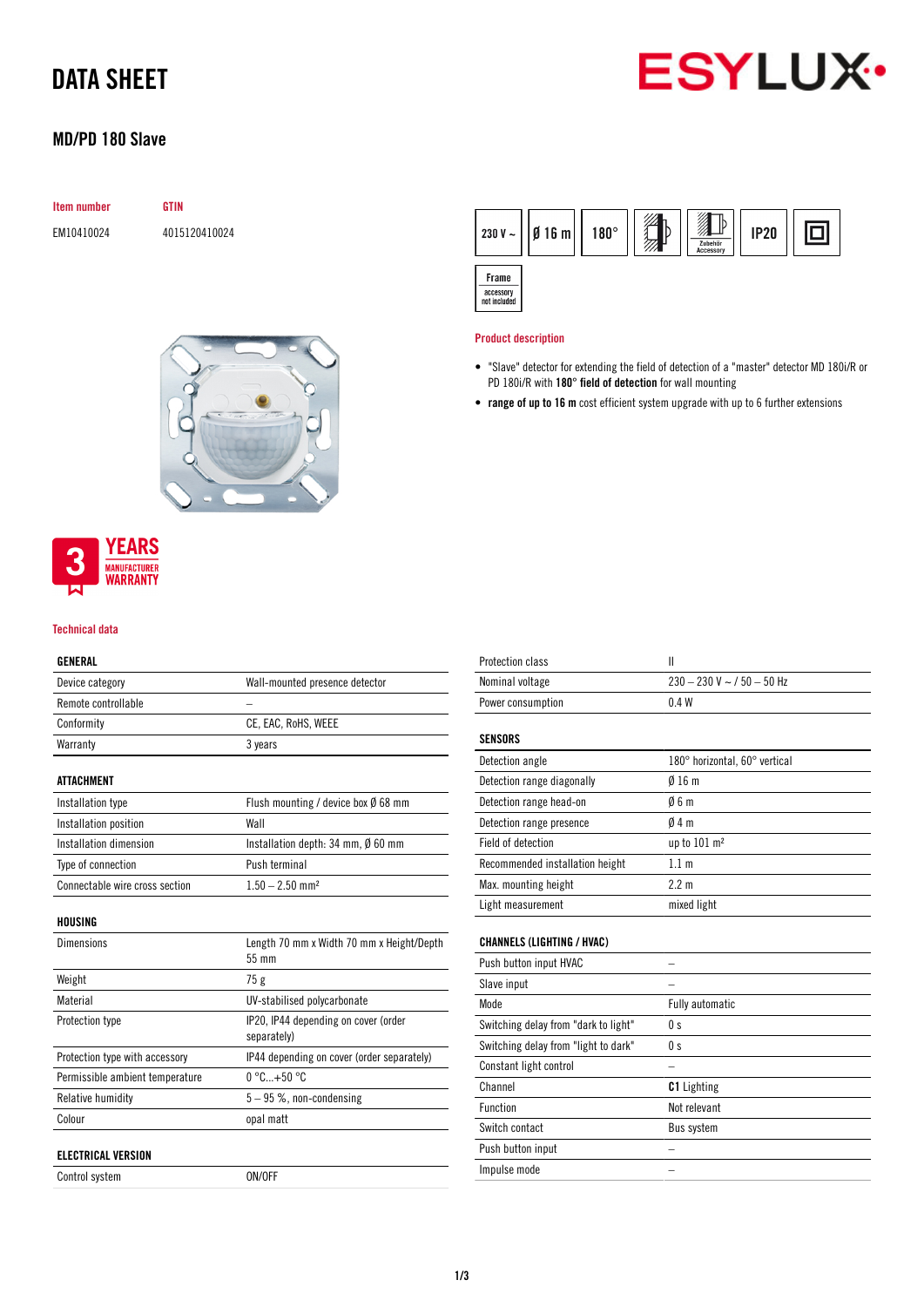# DATA SHEET

# MD/PD 180 Slave

Item number GTIN

EM10410024 4015120410024

# Factory settings

GENERAL

Sensitivity 100 %

# Accessories

| <b>Product designation</b>          | Item number | <b>Product description</b>                                                               | <b>GTIN</b>   |
|-------------------------------------|-------------|------------------------------------------------------------------------------------------|---------------|
| Cover                               |             |                                                                                          |               |
| COVER IP20 WH                       | EM10055102  | Cover for wall detectors from the STANDARD series, IP20, white, similar to RAL 9010      | 4015120055102 |
| COVER IP20 SWH                      | EM10055119  | Cover for wall detectors from the STANDARD series, IP20, white, similar to RAL 9016      | 4015120055119 |
| COVER IP20 CWH                      | EM10055126  | Cover for wall detectors from the STANDARD series, IP20, white, similar to RAL 1013      | 4015120055126 |
| COVER IP20 AN                       | EM10055133  | Cover for wall detectors from the STANDARD series, IP20, anthracite, similar to RAL 7021 | 4015120055133 |
| COVER IP20 SR                       | EM10055140  | Cover for wall detectors from the STANDARD series, IP20, silver                          | 4015120055140 |
| COVER IP44 WH                       | EM10055157  | Cover for wall detectors from the STANDARD series, IP44, white                           | 4015120055157 |
| COVER ELK RS/PLUS IP20 WH           | EM10055270  | Cover for wall detector fits with Elko RS/PLUS, IP20, white                              | 4015120055270 |
| COVER SEL Trend IP20 WH             | EM10055287  | Cover for wall detector fits with Schneider Electric Trend, IP20, white                  | 4015120055287 |
| COVER SEL EXX IP20 WH               | EM10055294  | Cover for wall detector fits with Schneider Electric Exxact, IP20, white                 | 4015120055294 |
| COVER BER S1 IP20 PWH               | EP10427107  | Cover for wall detector fits with Berker S.1, IP20, polar white                          | 4015120427107 |
| COVER BER S1 IP20 WH                | EP10427114  | Cover for wall detector fits with Berker S.1, IP20, white                                | 4015120427114 |
| COVER BER MOD2 IP20 WH              | EP10427138  | Cover for wall detector fits with Berker module 2, IP20, white                           | 4015120427138 |
| COVER BUJ REF IP20 WH               | EP10427145  | Cover for wall detector fits with Busch-Jäger Reflex, IP20, white                        | 4015120427145 |
| Cover IP20-BISI cream               | EP10427152  | Cover for wall detector fits with Busch-Jäger Reflex, IP20, cream white                  | 4015120427152 |
| COVER GIR S55 IP20 WH               | EP10427169  | Cover for wall detector fits with Gira Standard 55, IP20, white                          | 4015120427169 |
| COVER GIR S55 IP20 CWH              | EP10427176  | Cover for wall detector fits with Gira Standard 55, IP20, cream white                    | 4015120427176 |
| <b>Mounting</b>                     |             |                                                                                          |               |
| MOUNTING BOX IP44 SM WH             | EM10055164  | Surface-mounted box for wall detectors from the STANDARD series, IP44, white             | 4015120055164 |
| <b>Wall-mounted motion detector</b> |             |                                                                                          |               |
| <b>MD 180i/R</b>                    | EM10055010  | Wall-mounted motion detector with 180° field of detection                                | 4015120055010 |
| Wall-mounted presence detector      |             |                                                                                          |               |
| PD 180i/R                           | EM10410017  | Presence detector with 180° field of detection for wall mounting                         | 4015120410017 |